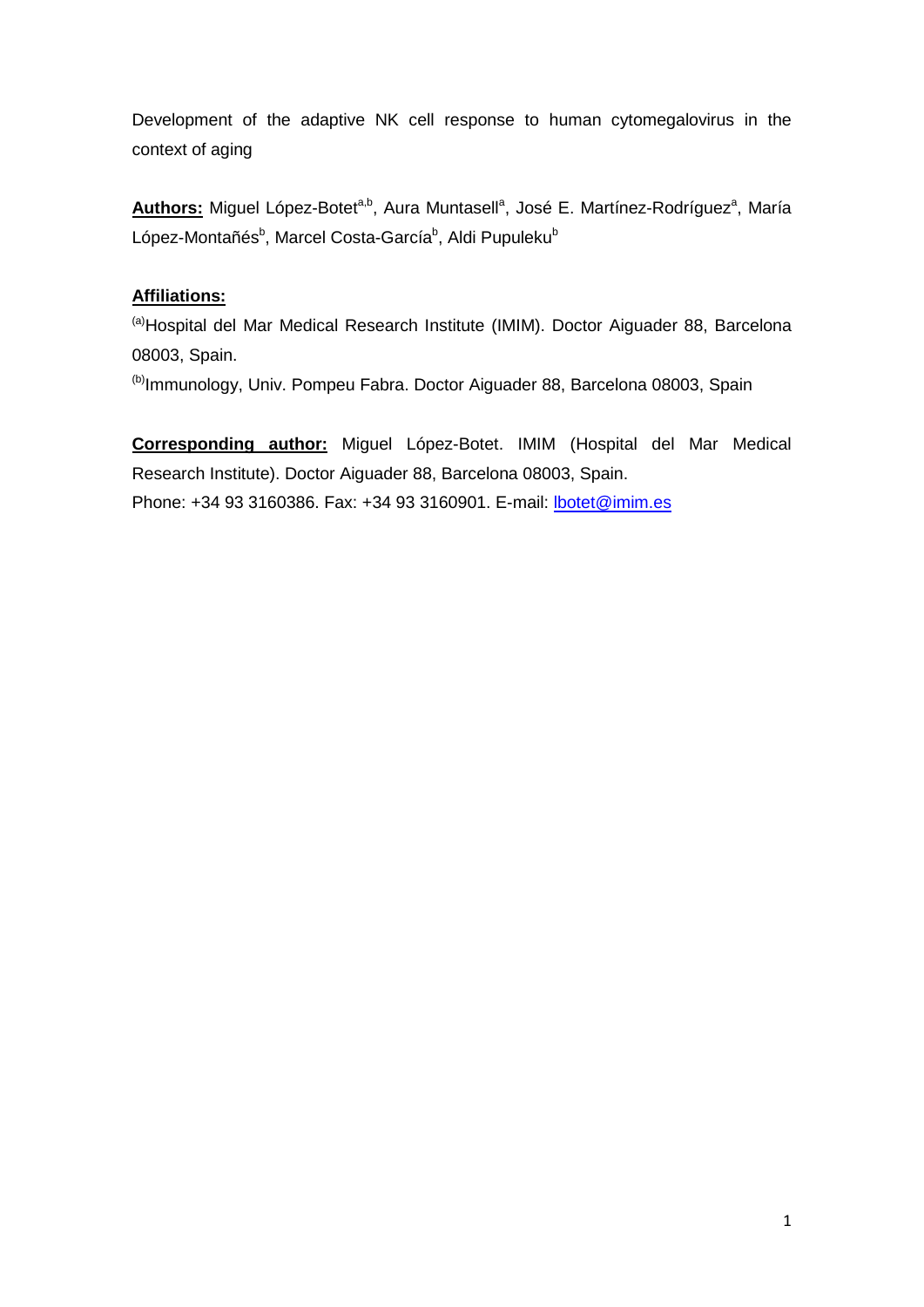## **Abstract**

Human Cytomegalovirus (HCMV) establishes a highly prevalent life-long latent infection. Though generally subclinical, HCMV infection may have severe consequences during fetal development and in immunocompromised individuals. Based on epidemiological studies HCMV(+) serology has been associated with the development of atherosclerosis, immune senescence and an increase mortality rate in elderly people. Such long-term detrimental effects of the viral infection presumably result from an inefficient immune control of the pathogen, depending on the quality and evolution of the individual host-pathogen relationship. Together with antigen-specific T lymphocytes, NK cells play an important role in anti-viral immune defense. HCMV promotes in some individuals the differentiation and persistent steady state expansion of an NK cell subset bearing the CD94/NKG2C activating receptor. The relationship between this adaptive NK cell response to HCMV and aging is overviewed.

Keywords: immunity; age; Natural Killer cells; cytomegalovirus; NKG2C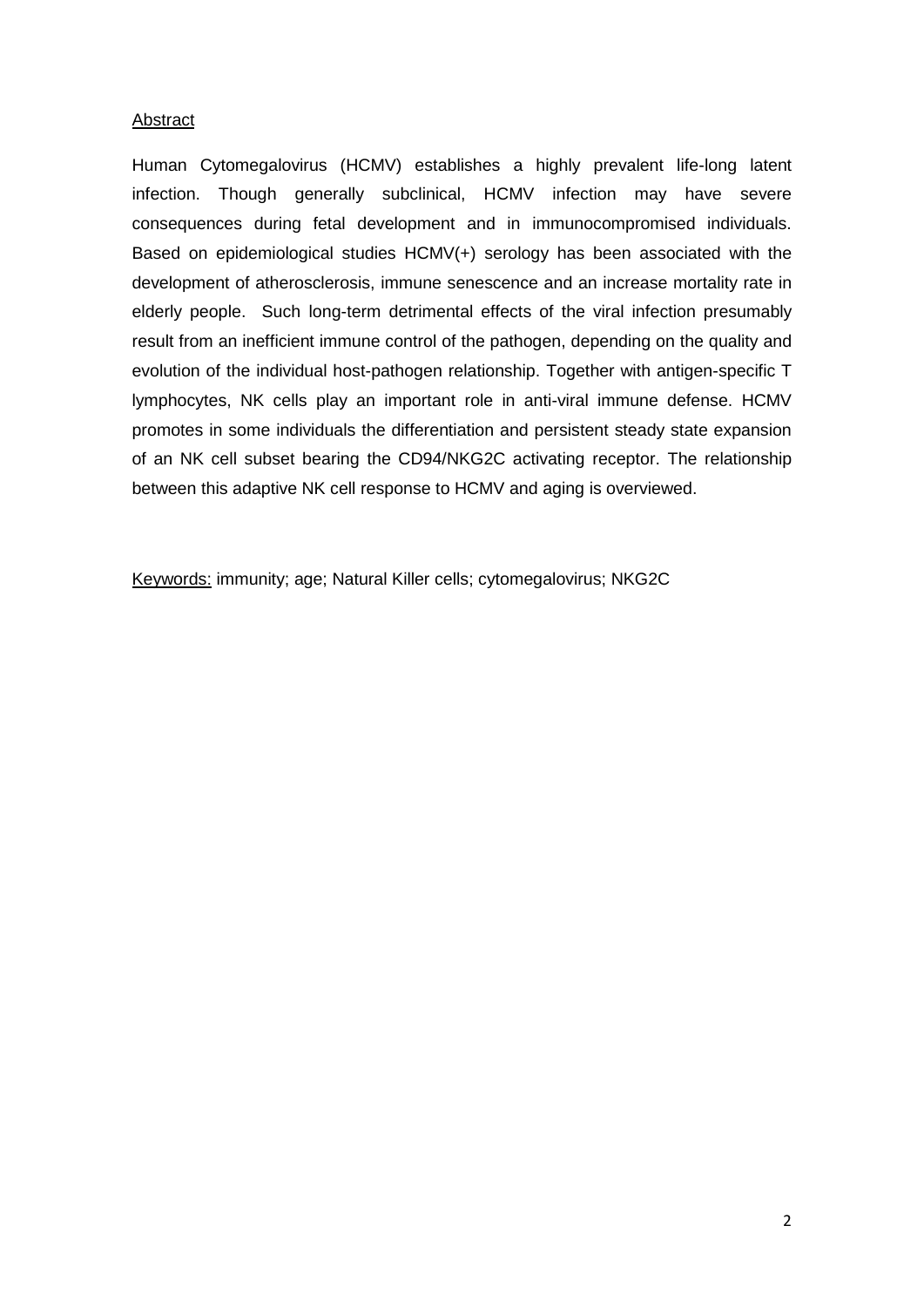Human Cytomegalovirus (HCMV) infection in immunocompetent individuals is generally asymptomatic and followed by the establishment of latency. Viral reactivation is generally subclinical and allows an effective propagation through secretions, reaching a high prevalence variable depending on socio-economic factors. HCMV infection constitutes the major infectious cause of congenital sensorineural disorders (1) and may have a severe clinical impact in immunocompromised patients, being related with reduced host survival in transplantation (2). Based on epidemiological studies, HCMV(+) serology has been associated with atherosclerosis, immune senescence and an increased mortality rate in elderly individuals (3), as well as with a reduced risk of Multiple Sclerosis (MS) (4), pointing out the potential multifaceted implications of the life-long host-pathogen interaction.

#### Adaptive NK cell response to HCMV infection

T and NK cells, together with specific antibodies, contribute to immune defense against HCMV. NK cells mediate cytotoxicity and cytokine secretion, favoring the development of the T cell dependent adaptive immune response (5). The importance of both lymphoid lineages is illustrated by the reciprocal development of viral immune evasion mechanisms specifically targeting their interactions with infected cells (6,7).

HCMV promotes the differentiation and expansion of a mature NK cell subset displaying high surface levels of the CD94/NKG2C activating lectin-like receptor (7,8). NKG2C<sup>bright</sup> cells may represent >50% of the NK cell compartment in some HCMV(+) healthy blood donors, whereas others display low proportions of NKG2 $C^{dim}$  NK cells and are indistinguishable from HCMV(-) individuals, thus revealing the existence of distinct host-pathogen interaction profiles. Remarkably, the NK cell subset redistribution persists under steady state conditions, and is reminiscent of the development of murine "memory" NK cells expressing the Ly49H activating receptor specific for the m157 viral glycoprotein (9).

Among a number of distinctive features, adaptive NKG2C+ NK cells maintain the expression of CD16 and NKG2D, display inhibitory receptors for HLA class I molecules i.e. KIR and ILT2 (LILRB1 or LIR1), partially downregulate some activating receptors (e.g. NKp46, NKp30), and acquire the CD57 marker shared by cytotoxic T cells and other NK cell subsets (7,8,10). Epigenetic down-regulation of signaling molecules (e.g. FcεR-I γ, Syk, Eat-2) and transcription factors (e.g. PZLF1), together with upregulation of *IFNG* expression have been recently reported (11,12). The variability of these features in NKG2C<sup>bright</sup> cells from different individuals is consistent with a progressive acquisition along their differentiation. Moreover, a similar phenotypic profile has been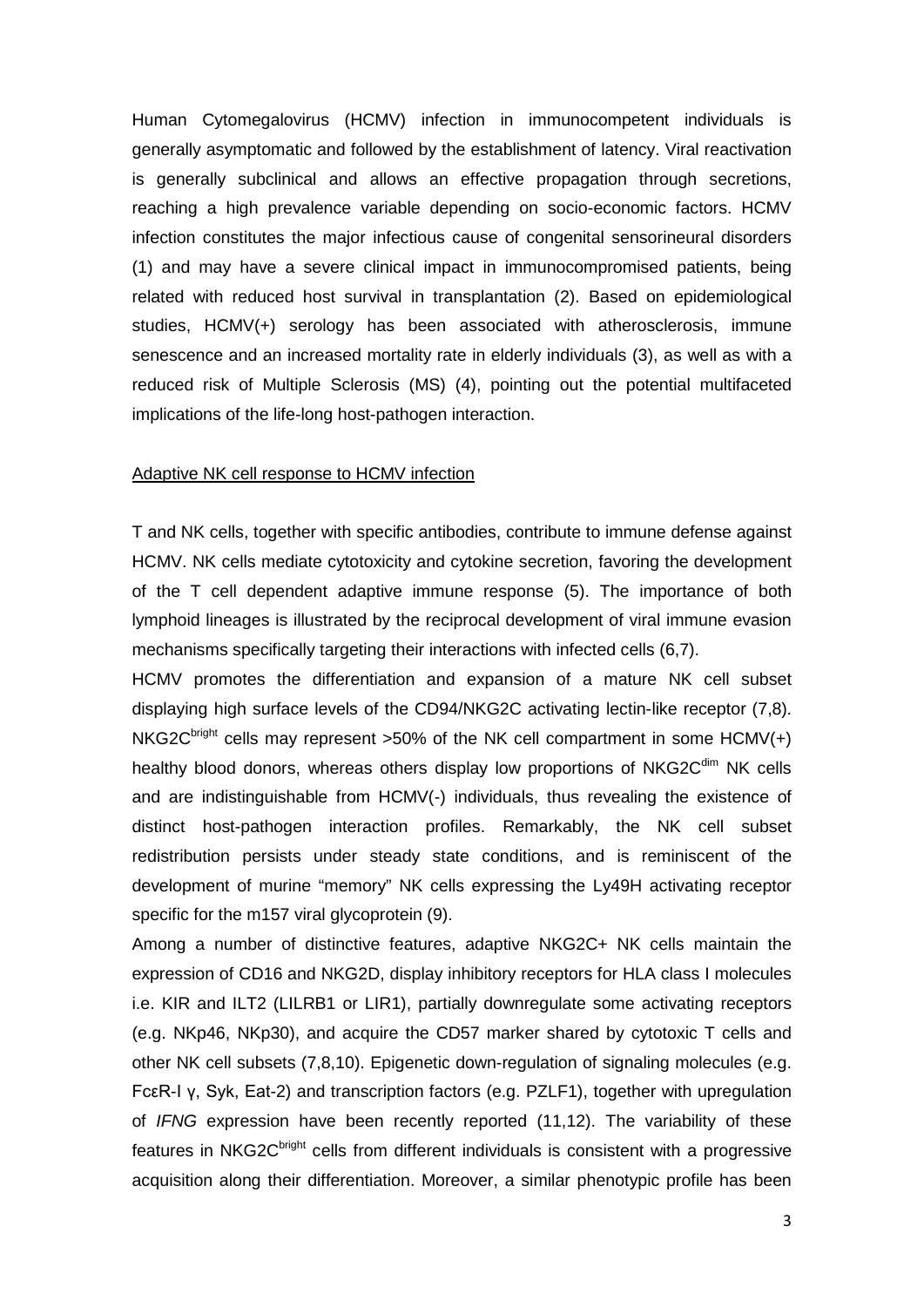observed in NKG2C- NK cells, indicating the existence of alternative adaptive NK cell subsets (13,14).

The adaptive expansion of NKG2C+ cells has been related with HCMV in healthy adults and children (15), being already detected early after birth in infants suffering congenital or early postnatal infection (16,17). NKG2C+ NK cell expansions in the course of other viral infections (e.g. HIV-1, Hepatitis B and C, Chikungunya, Hantavirus) have been invariably associated to HCMV co-infection (18-20). The effect appeared particularly prominent in a primary T cell immunodeficiency (21) and immunosuppressed transplant recipients (22), suggesting an inverse relationship between T cell-mediated control of HCMV and the magnitude of adaptive NK cell development. HCMV infection after hematopoietic stem cell transplantation (HSCT) promoted an adaptive NK cell response encompassed by the maturation of the NK cell compartment (23,24).

A frequent deletion of *NKG2C* (officially termed *KLRC2)* results in three distinct genotypes (i.e. *NKG2C*+/+, *NKG2C*+/del and *NKG2C*del/del), found in populations of different ethnic origins (25-28). *NKG2C* copy number has been related with CD94/NKG2C expression levels and function in response to receptor engagement, as well as with steady state numbers of circulating adaptive NKG2C+ NK cells, which tend to be greater among *NKG2C*+/+ than hemizygous HCMV(+) individuals (27). Detection of the *NKG2C*del/del genotype and the absence of adaptive NKG2C+ NK cells in healthy HCMV(+) blood donors unequivocally indicate that they are dispensable for controlling the pathogen. Yet, persistent high titers of anti-HCMV IgG in NKG2C<sup>del/del</sup> children suggested a qualitative influence of the *NKG2C* genetic profile on the anti-viral response (28).

In summary, adaptive NKG2C+ NK cells appear reminiscent of memory cytotoxic T lymphocytes, being programmed for survival and activation through a restricted set of NKR (e.g. NKG2C, CD16, NKG2D) which efficiently trigger effector functions and induce cytokine-dependent proliferation encompassed by late differentiation events  $(29)$ .

Thus far, the molecular and cellular mechanisms underlying the development and steady state expansion of adaptive NKG2 $C<sup>bright</sup>$  NK cells remain uncertain (7). Based on in vitro observations co-culturing PBMCs with HCMV-infected fibroblasts, it has been hypothesized that the process involves an instructive phase driven by a cognate interaction of the CD94/NKG2C receptor with a ligand induced by HCMV infection (30,31). Paradoxically, no evidence supporting an active role of the CD94/NKG2C receptor in triggering NK cell effector functions against HCMV-infected cells has been reported (32). By contrast, antibody-dependent stimulation via CD16 (FcγR-IIIA)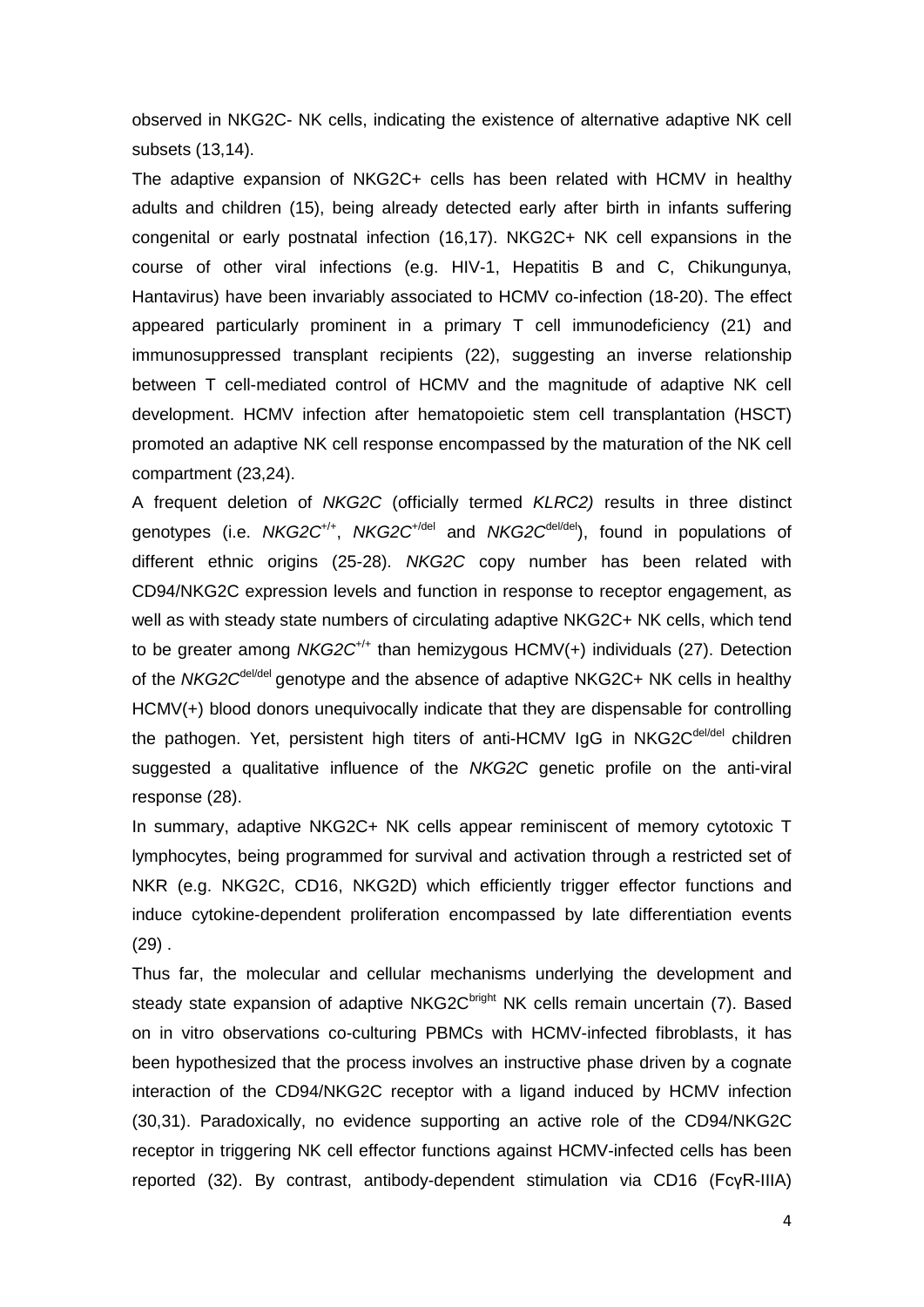vigorously activates adaptive NKG2C+ NK cells to mediate specific cytotoxicity, cytokine production and proliferation in response to HCMV-infected cells (33). These results support that adaptive NKG2C+ NK cells in combination with HCMV-specific IgG may play an important role in the control of the viral infection, contributing as well to antibody-dependent defense against other pathogens, which might promote in that way their activation independently of HCMV (12).

#### Adaptive NK cells and aging

Marked oligoclonal expansions of HCMV-specific CD8+ T cells are detected in some elderly individuals. Such "inflation" of the anti-viral response is associated to immune senescence, being part of the so called "immune risk profile" which, according to epidemiological studies, has been proposed to be related with a higher mortality rate in aged people (3,34). The detrimental effects of HCMV infection presumably result from a defective control of viral reactivation, determined by host-virus interaction features not perceived through standard serological tests.

In this regard, some studies have directly addressed the relation of the adaptive NKG2C+ NK cell response with aging. No correlation between expansions of NKG2C+ CD57+ NK cells and CD8+ T cells were found in a well-defined cohort of elderly people, concluding that both events were in general non-overlapping and independent (35). On the other hand, an inverse relationship between NK and T-cell responses to HCMV was detected in younger blood donors (36). In this study, individuals with low HCMV-specific IgG titers, considered to reflect an effective control of the infection, displayed increased proportions of either CD8+ CD28- CD27- T cells or NKG2C+ CD57+ NK cells; moreover, the latter appeared associated to reduced numbers of T cells specific for the IE-1 antigen. No relation of age with the proportions of NKG2C+ or NKG2A- KIR+ NK cells (comprising the NKG2C+ subset) was found by other reports (37,38), in line with our own experience (unpublished results) indicating that the frequency of HCMV(+) individuals displaying adaptive NKG2C+ cell expansions and their average magnitude did not increase among elderly populations. On the other hand, expansions of NKG2C+ CD57+ NK cells and terminally differentiated oligoclonal CD8+ T cells, encompassed by a loss of naïve T cells, were detected in a cohort of HCMV(+) patients who had suffered a complete thymectomy early after birth during cardiovascular surgery (39), further supporting the inverse relationship between T and adaptive NK cell mediated responses observed in immunocompromised individuals. It is of note that cross-sectional studies do not provide information about the dynamics of the HCMV-induced changes in the immune system; this limitation is particularly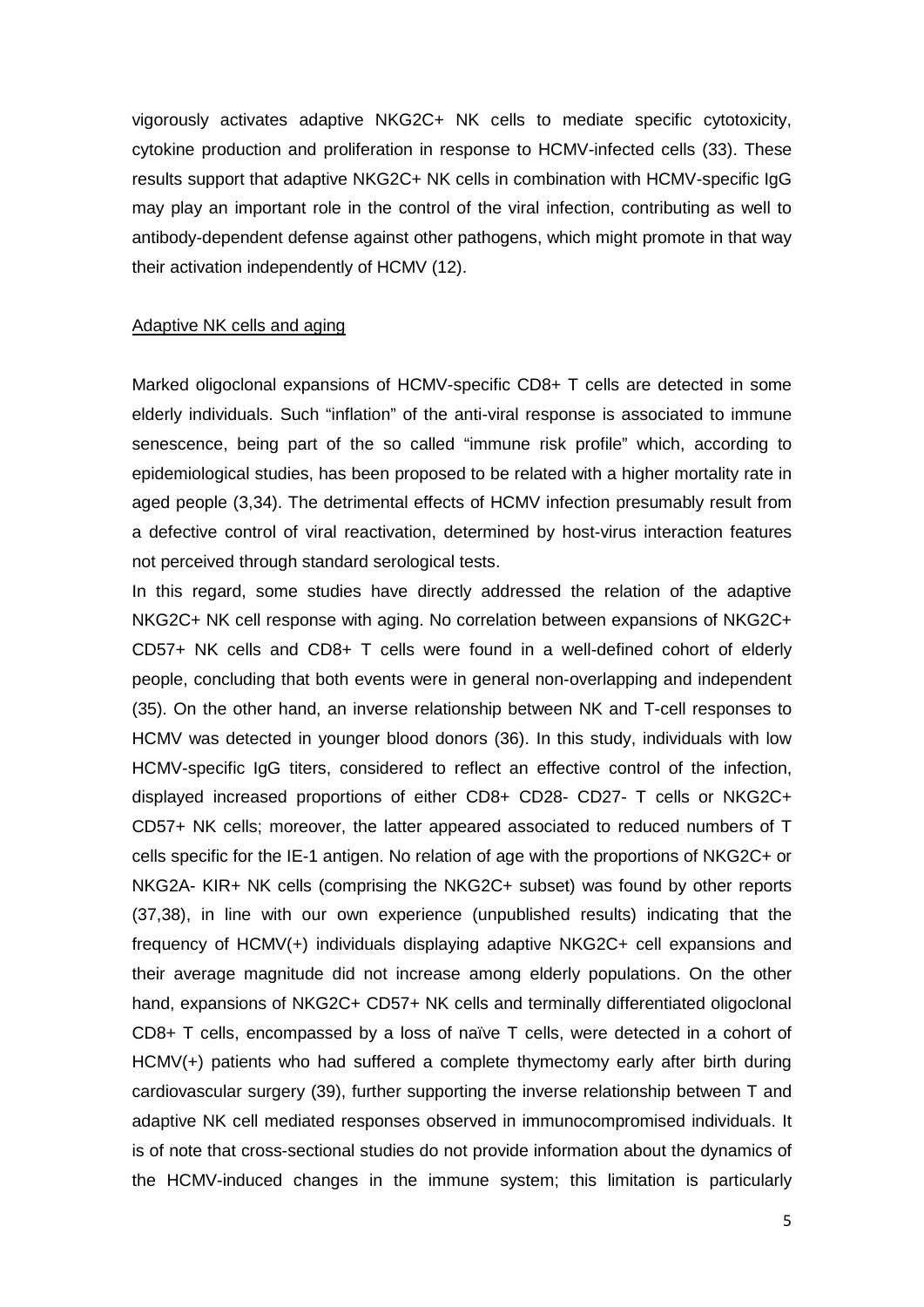relevant to interpret the relation of adaptive NK cell expansions with aging, as they might be established early after birth in some individuals, as suggested by studies in infants and young blood donors.

Altogether, these observations are consistent with the hypothesis that the imprint of HCMV on the NK cell repertoire in healthy individuals is generally fixed at the time of primary infection, rather than resulting from a cumulative process secondary to HCMV reactivation events along the life-long host-pathogen co-existence. The steady state magnitude of the effect presumably depends on host and virus genetics, as well as on circumstantial factors (e.g. age at primary infection and viral load). Yet, an inefficient control of the latent infection associated to immune senescence may boost the expansion of pre-differentiated adaptive NK cells, as observed in immunosuppressed transplant recipients.

Systematic epidemiological and clinical studies are warranted to assess the putative relation between the adaptive NKG2C+ NK cell response to HCMV and prevalent pathologies in aged people (i.e. cancer, vascular disease, neurodegenerative disorders and infections). In line with the "infectious burden" hypothesis, acute myocardial infarction and carotid intima-media thickness in healthy individuals appeared associated to increased numbers of LILRB1+ NK and T cells, but not of NKG2C+ cells (40); by contrast, increased adaptive NK cells were associated with high-risk carotid atherosclerotic plaques (41). The detection of increased NKG2C+ cells in a small cohort of patients with CD4+ Vβ 13.1+ T-LGL lymphocytosis, specific for a peptide from the gB HCMV antigen presented by HLA-DR\*0701, supported a role of HCMV in the pathogenesis of this lymphoproliferative disorder (42). Whether the adaptive NK cell response to HCMV may be related with the incidence and/or evolution of cancer in immunocompetent individuals deserves attention. Expansions of NKG2C+ NK cells have been related with the incidence of some epithelial tumors (e.g. head-neck and colorectal carcinomas) in liver transplant recipients (43). Moreover, adaptive NK cells have been related with the reduced AML relapse rate in allogeneic HSCT recipients suffering HCMV reactivation (44). On the other hand, the adaptive NKG2C+ NK-cell response to HCMV infection has been associated with a decreased risk of disability progression in MS patients (45), in line with previous epidemiological studies relating HCMV seropositivity with a reduced incidence of this autoimmune disease. It is conceivable that HCMV "priming" of the immune system in infancy may exert a broader influence on the immune response to other pathogens, and eventually on the risk of autoimmunity, as predicted according to the "hygiene hypothesis".

In conclusion, further attention is warranted to unravel the mechanisms which underlie the development of adaptive NK cells in response to HCMV, the basis for the individual

6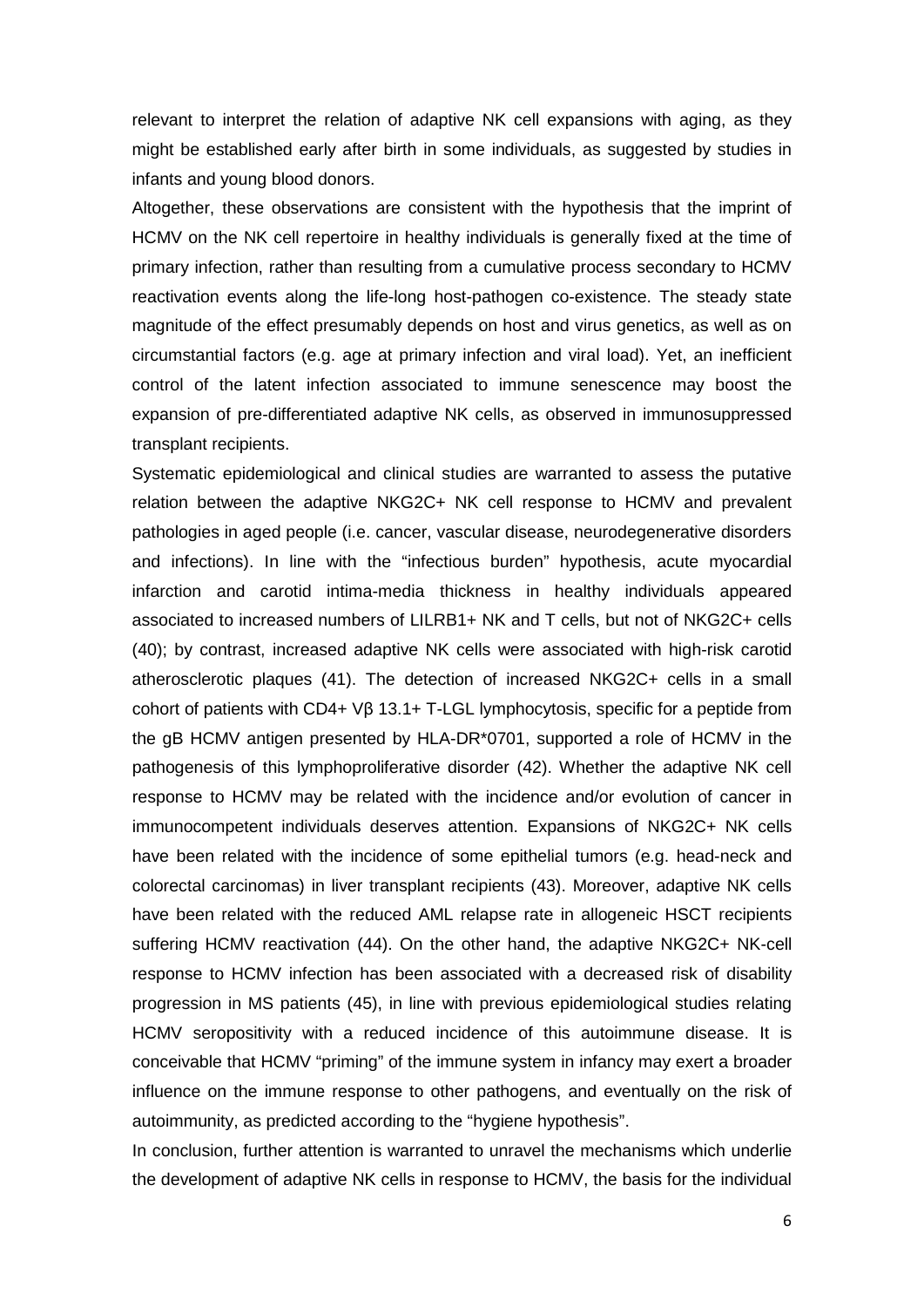variability of this effect, their role in immune defense and the relation with the development of antigen-specific B and T cells. Integrating this information with suitable clinical and epidemiological studies should provide further insights on the implications of the host-HCMV interaction pattern in health.

Acknowledgements: The team is supported by grants from Plan Estatal I + D Retos (SAF2013-49063-C2-1-R, MINECO-FEDER), Fundació La Marató de TV3 (121531) and REEM (RD12/0032/0016, Instituto de Salud Carlos III). AM is supported by Asociación Española Contra el Cáncer (AECC).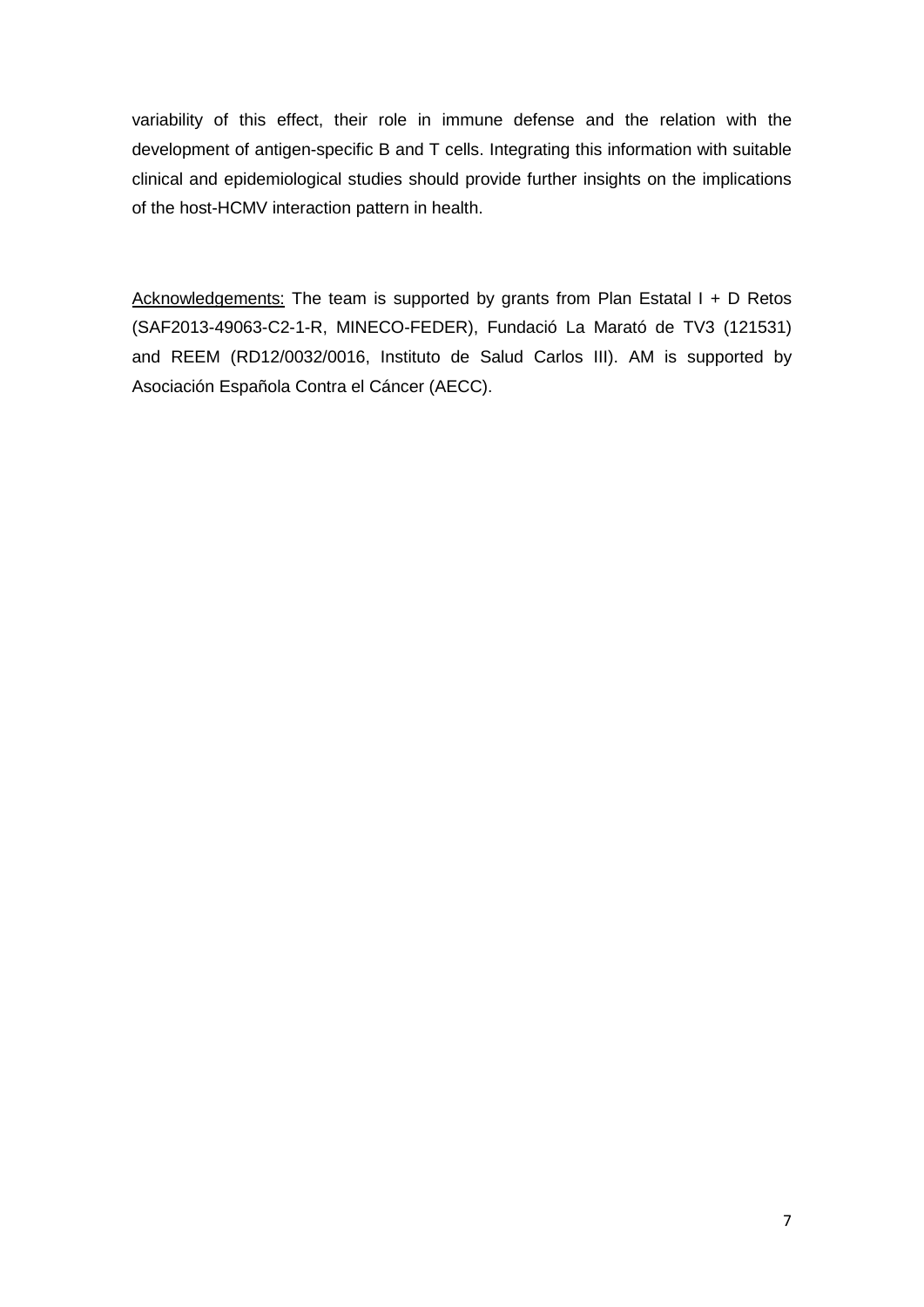### References

- 1. Pass, R. F., K. B. Fowler, S. B. Boppana, W. J. Britt, and S. Stagno. 2006. Congenital cytomegalovirus infection following first trimester maternal infection: symptoms at birth and outcome. J. Clin. Virol. 35: 216-220.
- 2. Razonable, R. R., and A. Humar. 2013. Cytomegalovirus in solid organ transplantation. Am. J. Transplant. 13 Suppl 4:93-106.
- 3. Pawelec, G., and E. Derhovanessian. 2011. Role of CMV in immune senescence. Virus Res. 157: 175-179.
- 4. Sundqvist, E., T. Bergström, H. Daialhosein, M. Nyström, P. Sundström, J. Hillert, L. Alfredsson, I. Kockum, and T. Olsson. 2013. Cytomegalovirus seropositivity is negatively associated with multiple sclerosis. Mult. Scler.20:165-173
- 5. Biron, C. A., K. B. Nguyen, G. C. Pien, L. P. Cousens, and T. P. Salazar-Mather. 1999. Natural killer cells in antiviral defense: function and regulation by innate cytokines. Annu. Rev Immunol. 17: 189-220.
- 6. Wilkinson, G. W., P. Tomasec, R. J. Stanton, M. Armstrong, V. Prod'homme, R. Aicheler, B. P. McSharry, C. R. Rickards, D. Cochrane, S. Llewellyn-Lacey, E. C. Wang, C. A. Griffin, and A. J. Davison. 2008. Modulation of natural killer cells by human cytomegalovirus. J. Clin. Virol. 41: 206-212.
- 7. López-Botet, M., A. Muntasell, and C. Vilches. 2014. The CD94/NKG2C+ NK-cell subset on the edge of innate and adaptive immunity to human cytomegalovirus infection. Semin. Immunol. 26: 145-151.
- 8. Gumá, M., A. Angulo, C. Vilches, N. Gómez-Lozano, N. Malats, and M. López-Botet. 2004. Imprint of human cytomegalovirus infection on the NK cell receptor repertoire. Blood 104: 3664-3671.
- 9. O'Sullivan, T. E., J. C. Sun, and L. L. Lanier. 2015. Natural Killer Cell Memory. Immunity. 43: 634-645.
- 10. Béziat, V., L. Liu, J. A. Malmberg, M. A. Ivarsson, E. Sohlberg, A. T. Bjorklund, C. Retiére, E. Sverremark-Ekstrom, J. Traherne, P. Ljungman, M. Schaffer, D. A. Price, J. Trowsdale, J. Michaelsson, H. G. Ljunggren, and K. J. Malmberg. 2013. NK cell responses to cytomegalovirus infection lead to stable imprints in the human KIR repertoire and involve activating KIRs. Blood. 121: 2678-2688.
- 11. Schlums, H., F. Cichocki, B. Tesi, J. Theorell, V. Beéziat, T. D. Holmes, H. Han, S. C. Chiang, B. Foley, K. Mattsson, S. Larsson, M. Schaffer, K. J. Malmberg, H. G. Ljunggren, J. S. Miller, and Y. T. Bryceson. 2015. Cytomegalovirus infection drives adaptive epigenetic diversification of NK cells with altered signaling and effector function. Immunity. 42: 443-456.
- 12. Lee, J., T. Zhang, I. Hwang, A. Kim, L. Nitschke, M. Kim, J. M. Scott, Y. Kamimura, L. L. Lanier, and S. Kim. 2015. Epigenetic modification and antibodydependent expansion of memory-like NK cells in human cytomegalovirus-infected individuals. Immunity. 42: 431-442.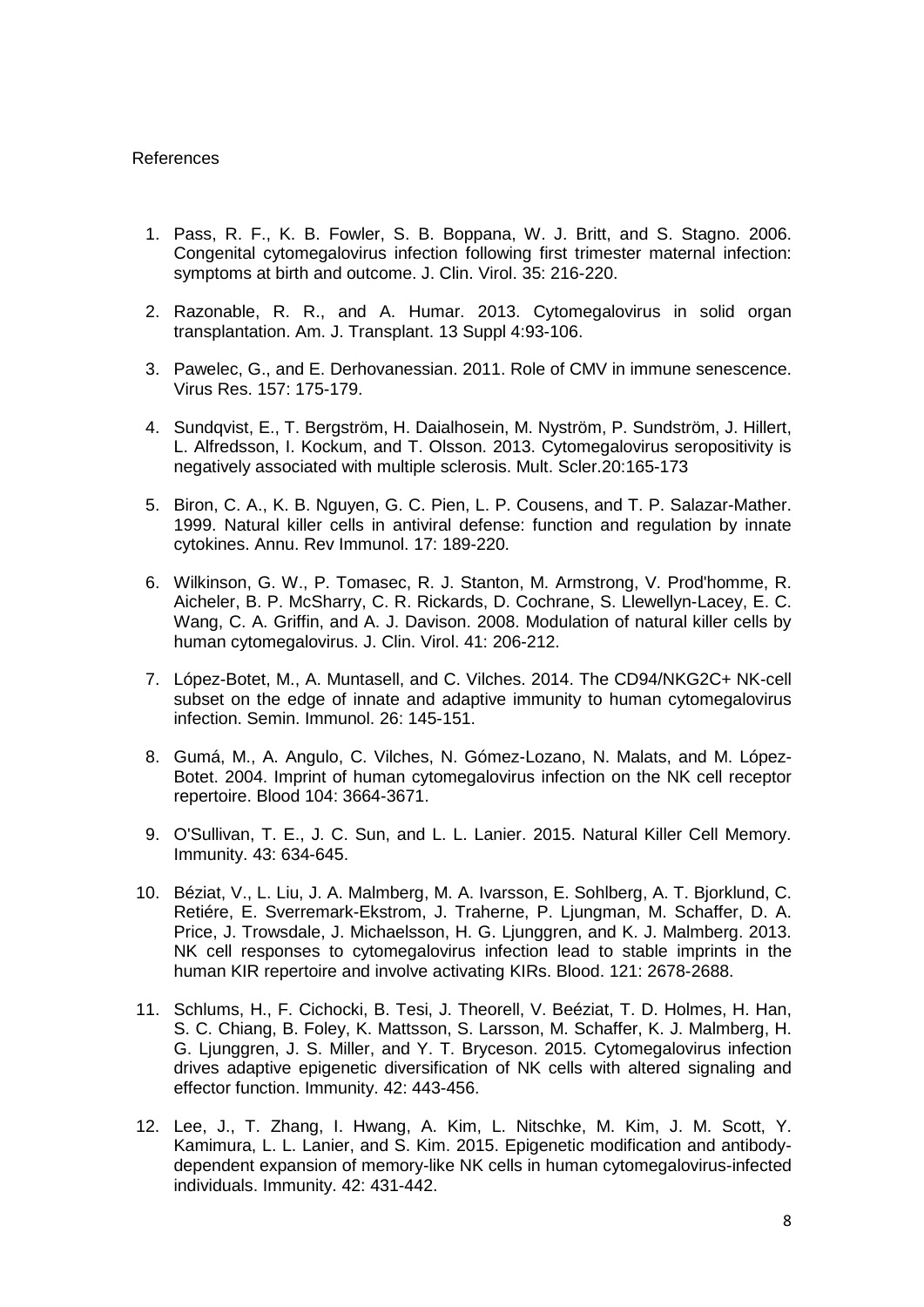- 13. Muntasell, A., A. Pupuleku, E. Cisneros, A. Vera, M. Moraru, C. Vilches, and M. López-Botet. 2016. Relationship of NKG2C Copy Number with the Distribution of Distinct Cytomegalovirus-Induced Adaptive NK Cell Subsets. J. Immunol. [Epub ahead of print].
- 14. Della-Chiesa, M., M. Falco, A. Bertaina, L. Muccio, C. Alicata, F. Frassoni, F. Locatelli, L. Moretta, and A. Moretta. 2014. Human Cytomegalovirus Infection Promotes Rapid Maturation of NK Cells Expressing Activating Killer IgLike Receptor in Patients Transplanted with NKG2C/ Umbilical Cord Blood. J. Immunol. 192:1471-1479
- 15. Muntasell, A., C. Vilches, A. Angulo, and M. López-Botet. 2013. Adaptive reconfiguration of the human NK-cell compartment in response to cytomegalovirus: a different perspective of the host-pathogen interaction. Eur. J. Immunol. 43: 1133-1141.
- 16. Noyola, D. E., C. Fortuny, A. Muntasell, A. Noguera-Julian, C. Muñoz-Almagro, A. Alarcón, T. Juncosa, M. Moraru, C. Vilches, and M. López-Botet. 2012. Influence of congenital human cytomegalovirus infection and the NKG2C genotype on NKcell subset distribution in children. Eur. J. Immunol. 42: 3256-3266.
- 17. Noyola, D. E., A. Alarcón, A. Noguera-Julian, A. Muntasell, C. Muñoz-Almagro, J. García, A. Mur, C. Fortuny, and M. López-Botet. 2015. Dynamics of the NK-cell subset redistribution induced by cytomegalovirus infection in preterm infants. Hum. Immunol. 76: 118-123.
- 18. Bjorkström, N. K., T. Lindgren, M. Stoltz, C. Fauriat, M. Braun, M. Evander, J. Michaelsson, K. J. Malmberg, J. Klingstrom, C. Ahlm, and H. G. Ljunggren. 2011. Rapid expansion and long-term persistence of elevated NK cell numbers in humans infected with hantavirus. J. Exp. Med. 208: 13-21.
- 19. Gumá, M., C. Cabrera, I. Erkizia, M. Bofill, B. Clotet, L. Ruiz, and M. López-Botet. 2006. Human cytomegalovirus infection is associated with increased proportions of NK cells that express the CD94/NKG2C receptor in aviremic HIV-1-positive patients. J Infect. Dis. 194: 38-41.
- 20. Béziat, V., O. Dalgard, T. Asselah, P. Halfon, P. Bedossa, A. Boudifa, B. Hervier, I. Theodorou, M. Martinot, P. Debr´çe, N. K. Bjorkström, K. J. Malmberg, P. Marcellin, and V. Vieillard, 2012. CMV drives clonal expansion of NKG2C+ NK cells expressing self-specific KIRs in chronic hepatitis patients. Eur. J. Immunol. 42: 447-457.
- 21. Kuijpers, T. W., P. A. Baars, C. Dantin, M. van den Burg, R. A. van Lier, and E. Roosnek. 2008. Human NK cells can control CMV infection in the absence of T cells. Blood. 112: 914-915.
- 22. López-Vergès, S., J. M. Milush, B. S. Schwartz, M. J. Pando, J. Jarjoura, V. A. York, J. P. Houchins, S. Miller, S. M. Kang, P. J. Norris, D. F. Nixon, and L. L. Lanier. 2011. Expansion of a unique CD57NKG2Chi natural killer cell subset during acute human cytomegalovirus infection. Proc. Natl. Acad. Sci. U. S. A. 108: 14725-14732.
- 23. Della Chiesa, M., M. Falco, M. Podesta, F. Locatelli, L. Moretta, F. Frassoni, and A. Moretta. 2012. Phenotypic and functional heterogeneity of human NK cells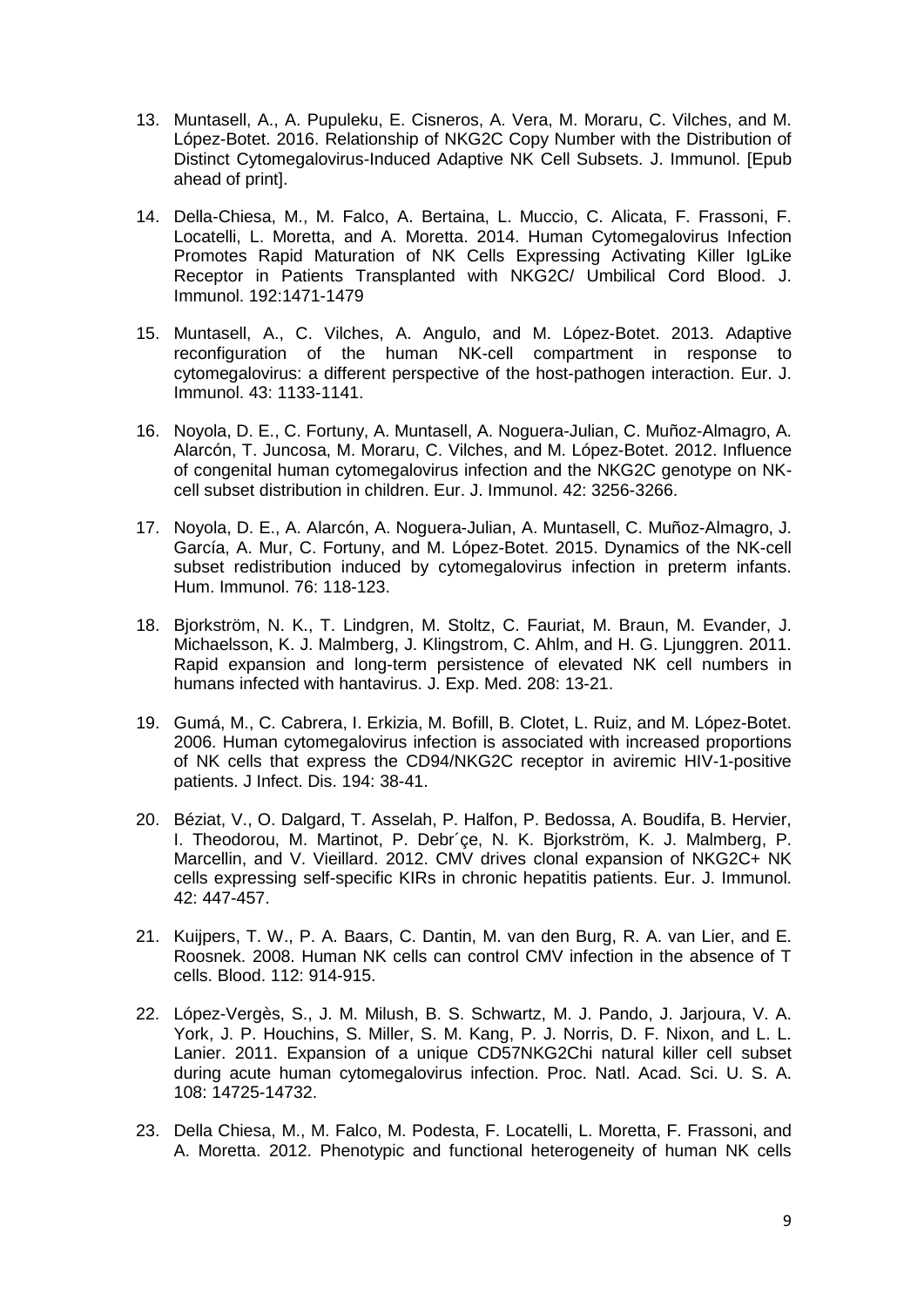developing after umbilical cord blood transplantation: a role for human cytomegalovirus? Blood. 119: 399-410.

- 24. Foley, B., S. Cooley, M. R. Verneris, M. Pitt, J. Curtsinger, X. Luo, S. Lopez-Verges, L. L. Lanier, D. Weisdorf, and J. S. Miller. 2012. Cytomegalovirus reactivation after allogeneic transplantation promotes a lasting increase in educated NKG2C+ natural killer cells with potent function. Blood 119: 2665-2674.
- 25. Miyashita, R., N. Tsuchiya, K. Hikami, K. Kuroki, T. Fukazawa, M. Bijl, C. G. Kallenberg, H. Hashimoto, T. Yabe, and K. Tokunaga. 2004. Molecular genetic analyses of human NKG2C (KLRC2) gene deletion. Int. Immunol. 16: 163-168.
- 26. Moraru, M., M. Canizares, A. Muntasell, P. R. de, M. López-Botet, and C. Vilches. 2012. Assessment of copy-number variation in the NKG2C receptor gene in a single-tube and characterization of a reference cell panel, using standard polymerase chain reaction. Tissue Antigens 80: 184-187.
- 27. Muntasell, A., M. López-Montañés, A. Vera, G. Heredia, N. Romo, J. Peñafiel, M. Moraru, J. Vila, C. Vilches, and M. López-Botet. 2013. NKG2C zygosity influences CD94/NKG2C receptor function and the NK-cell compartment redistribution in response to human cytomegalovirus. Eur. J. Immunol. 43: 3268- 3278.
- 28. Goodier, M. R., M. J. White, A. Darboe, C. M. Nielsen, A. Gonçalves, C. Bottomley, S. E. Moore, and E. M. Riley. 2014. Rapid NK cell differentiation in a population with near-universal human cytomegalovirus infection is attenuated by NKG2C deletions. Blood. 124: 2213-2222.
- 29. Vieira Braga, F. A., K. M. Hertoghs, R. A. van Lier, and K. P. van Gisbergen. 2015. Molecular characterization of HCMV-specific immune responses: Parallels between CD8(+) T cells, CD4(+) T cells, and NK cells. Eur. J. Immunol. 45: 2433- 2445.
- 30. Gumá, M., M. Budt, A. Sáez, T. Brckalo, H. Hengel, A. Angulo, and M. López-Botet. 2006. Expansion of CD94/NKG2C+ NK cells in response to human cytomegalovirus-infected fibroblasts. Blood. 107: 3624-3631.
- 31. Rölle, A., J. Pollmann, E. M. Ewen, V. T. Le, A. Halenius, H. Hengel, and A. Cerwenka. 2014. IL-12-producing monocytes and HLA-E control HCMV-driven NKG2C+ NK cell expansion. J. Clin. Invest. 124: 5305-5316.
- 32. Magri, G., A. Muntasell, N. Romo, A. Sáez-Borderias, D. Pende, D. E. Geraghty, H. Hengel, A. Angulo, A. Moretta, and M. López-Botet. 2011. NKp46 and DNAM-1 NK-cell receptors drive the response to human cytomegalovirus-infected myeloid dendritic cells overcoming viral immune evasion strategies. Blood 117: 848-856.
- 33. Costa-García, M., A. Vera, M. Moraru, C. Vilches, M. López-Botet, and A. Muntasell. 2015. Antibody-mediated response of NKG2Cbright NK cells against human cytomegalovirus. J. Immunol. 194: 2715-2724.
- 34. Pawelec, G., J. E. McElhaney, A. E. Aiello, and E. Derhovanessian. 2012. The impact of CMV infection on survival in older humans. Curr. Opin. Immunol. 24: 507-511.